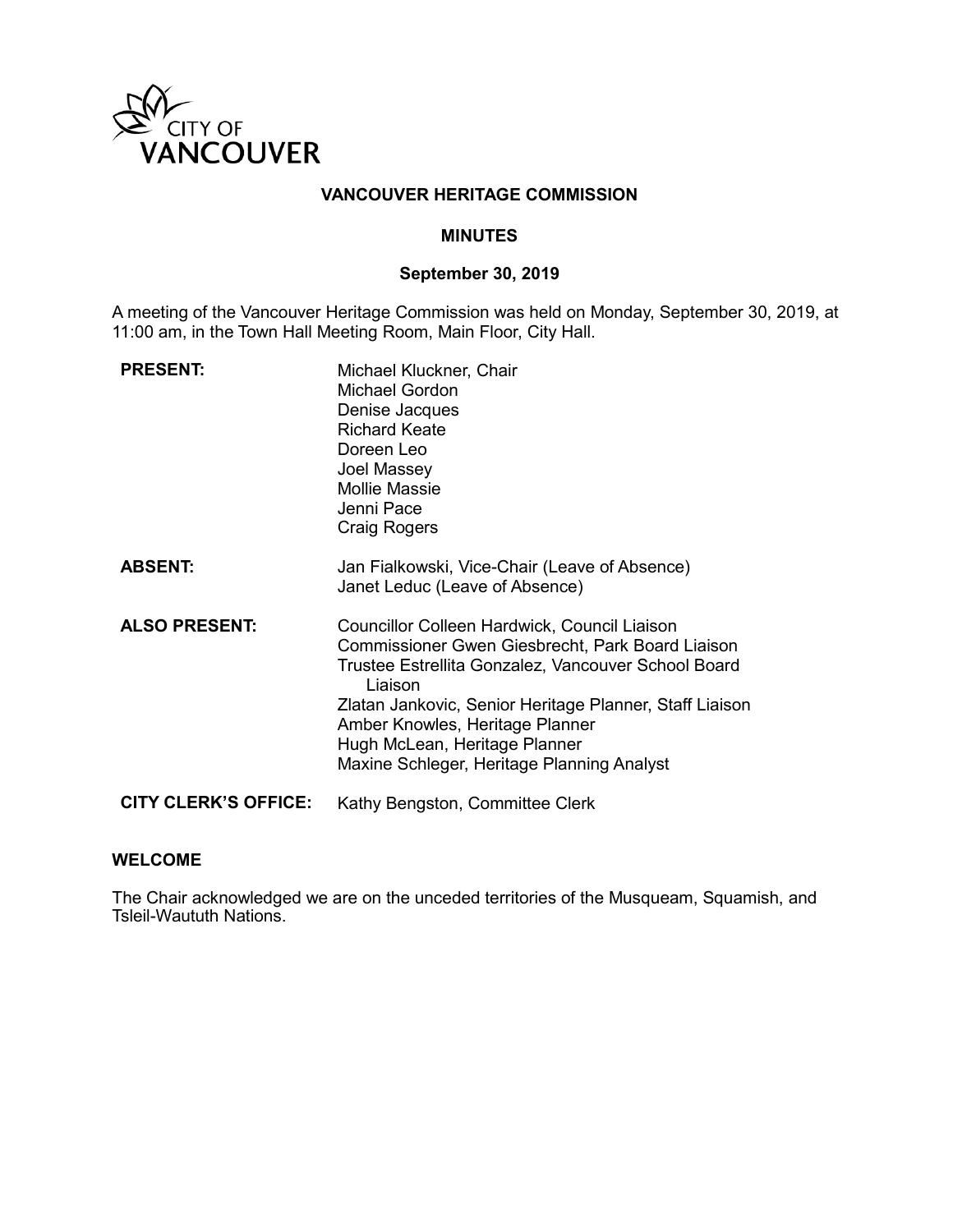# **Approval of Minutes**

MOVED by Commissioner Jacques SECONDED by Commisisoner Massie

> THAT the Vancouver Heritage Commission approve the Minutes from the meeting of September 9, 2019, as circulated.

CARRIED UNANIMOUSLY

#### **1. Business Arising from the Minutes**

None.

#### **2. 1215 West 16th Avenue – Baldwin Residence VHR "B", Designation DP-2019-00476**

Issues:

- Compatibility of infill dwellings with the heritage building
- Conservation approach and consistency between expressed intent and details on drawings
- Support for designation and Conservation Plan
- Applicant: Timothy Ankenman Ankenman Marchand Architects [\(timothy@amarchitects.com\)](mailto:timothy@amarchitects.com) Andre Lessard [\(dewhirstlessard@shaw.ca\)](mailto:dewhirstlessard@shaw.ca)
- Staff: Hugh McLean, Heritage Planner Susan Chang, Development Planner

Staff and the applicant provided an overview of the application and responded to questions.

MOVED by Commissioner Gordon SECONDED by Commissioner Massey

#### WHEREAS

- 1. The Baldwin Residence is a B-listed building on the Vancouver Heritage Register;
- 2. The architects and consultants have presented a satisfactory conservation plan for it and propose to retain it in situ;
- 3. The proposal for two infill buildings (Buildings A and C in the presentation) of two units each, and the conversion of the Baldwin Residence into three units, is a conditionally permitted use within the RT-2 Zone;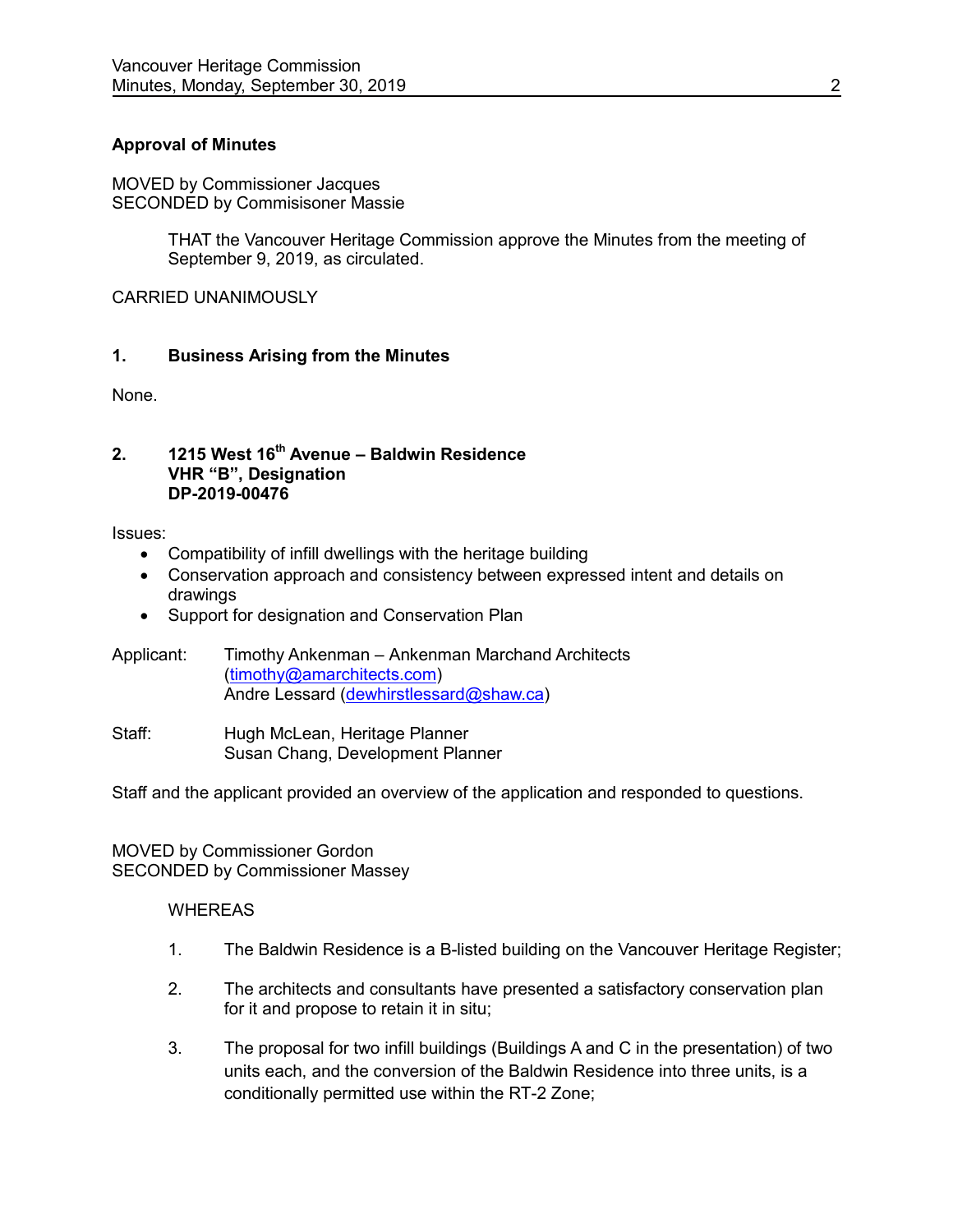- 4. The restrained design of Buildings A and C do not compete with the Arts and Crafts Style of Building B – the Baldwin Residence;
- 5. The proponent is willing to designate the Baldwin Residence.

# THEREFORE BE IT RESOLVED THAT

- A. The Vancouver Heritage Commission conditionally supports the application, including the relaxations sought for the non-conforming height of the Baldwin Residence;
- B. The Commission asks the Applicant for further design development of Building 1, specifically of the projection of Unit 2 in order to reduce its proximity to the front door of the Baldwin Residence and its masking of the main gable of the house's front façade;
- C. The Commission asks the Applicant that efforts be made to move Building 1 further west, reducing the size of its units if necessary, in order to provide more space around the original front façade of the Baldwin Residence;
- D. The Commission asks the Applicant for a rethink of the proposed landscape treatment, noting that an element of the Arts and Crafts style is the relationship of the house to its immediate landscape, and further noting that the stamped concrete patios and hedging pattern conflict with the curve of the roadway and negate any sense of the house's historic siting on its lot; and
- E. The Commission expressed concern about the notation of vinyl windows on Sheet A 200, noting that they do not meet heritage standards, and the amount of below-grade space used only as crawl space, leading to more massing above grade.

**CARRIED** (Commissioner Rogers opposed)

\* \* \* \* \*

The Commission recessed at 12:03 pm and reconvened at 12:13 pm.

\* \* \* \* \*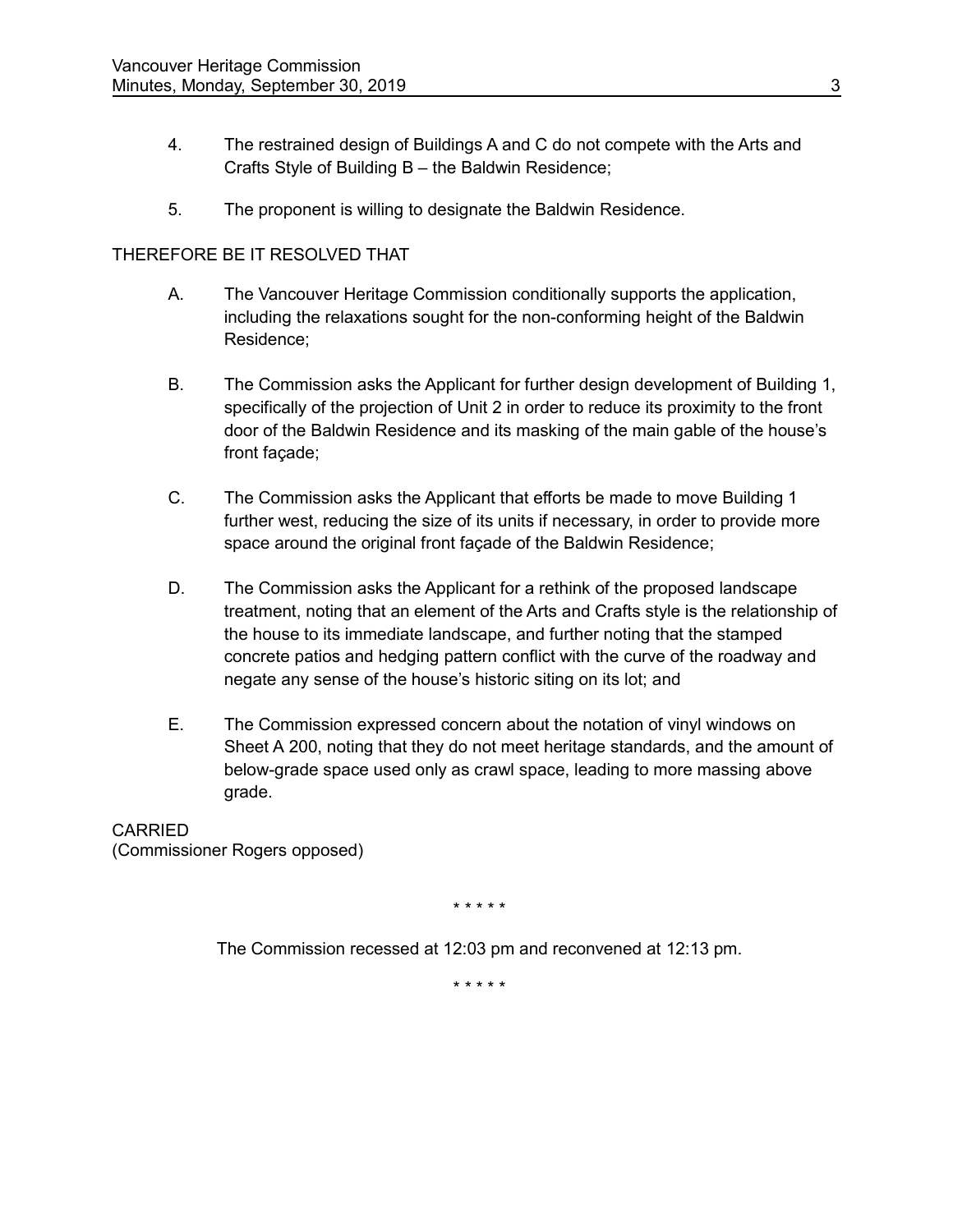# **3. 301 E. Hastings VHR "C" Pre-Application Workshop**

- Applicant: Peg MacDonald, Architect, VIA Architecture Johnny Jung, Development Manager, BC Housing John Rimell, Vancouver Coastal Health
- Staff: Zlatan Jankovic, Senior Heritage Planner Ji-Taek Park, Development Planner Jonathan Borsa, Project Facilitator

Staff and the applicant provided an overview of the application and responded to questions.

Comments from the Commissioners included:

- concern that the Salvation Army's building retention on the site and the Downtown Eastside may create painful memories;
- if 40% of the homeless in Vancouver are Indigenous, did the 60% who are non-Indigenous in the Downtown Eastside feel the same way about the Salvation Army?
- will the proposal be an example of the "cancel culture" erasing a significant presence from the landscape?
- the Schwachays Lodge as an example of the retention of historic facades and addition of Indigenous architectural reference;
- will the Indigenous-theme culturally safe space work for non-Indigenous people?

\* \* \* \* \*

The Commission recessed at 1:14 pm and reconvened at 1:17 pm.

\* \* \* \* \*

# **4. Update on Heritage Plaque Program and Recent Thefts**

Staff provided an update on the Heritage Plaque Program in light of the recent high volume thefts in 2019. Discussion followed, with ideas for a solution.

#### **5. Statement of Significance and Vancouver Heritage Register Subcommittee Reports**

Staff reviewed the report from the Statement of Significance and Vancouver Heritage Register Subcommittee meeting held on September 16, 2019, and responded to questions.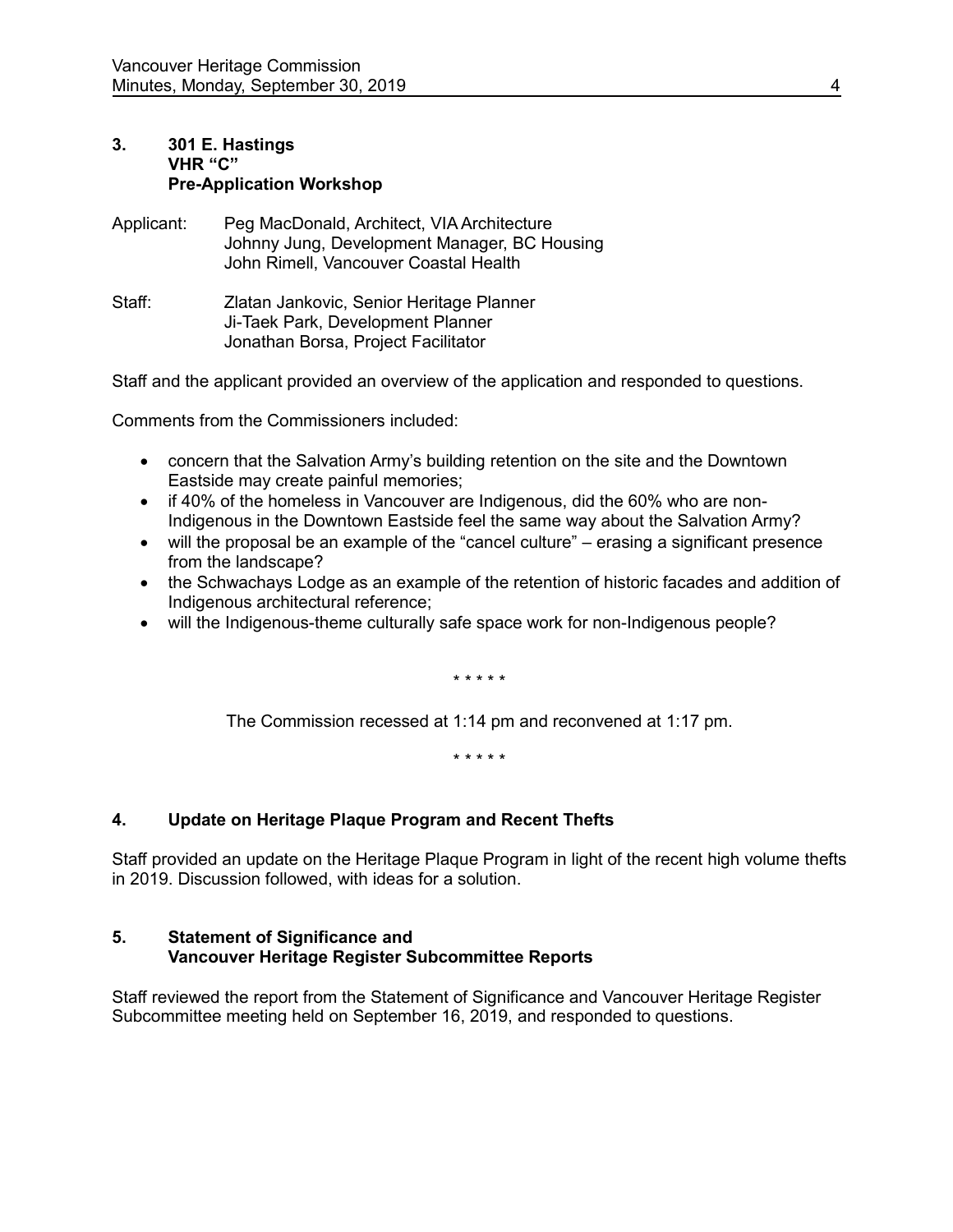#### MOVED by Commissioner Massie SECONDED by Commissioner Jacques

THAT the Vancouver Heritage Commission request that the Statements of Significance for the following buildings, be referred back to the consultants for revisions:

- 1925 Whyte Avenue Harrington;
- $\bullet$  1949 W 57<sup>th</sup> Avenue Earle Residence;
- 4479 James Street Samuel Swann House; and
- $\bullet$  1215 W 16<sup>th</sup> Avenue Baldwin Residence.

# CARRIED UNANIMOUSLY

# **6. New Business**

# **a) Vancouver Project Office (VPO) Seismic Projects**

Trustee Gonzalez, shared the list of VPO Seismic Projects with Heritage Status.

# **b) Demolition of Heritage Building**

The Chair shared a developer's request seeking assistance from the City to retain the façade of the building destroyed by fire. Staff will contact owner and provide support.

# **c) Reconciling Colonial and Pre-Colonial Heritage Values**

Further discussion and input followed on heritage conservation aspects of colonial and precolonial contexts appearing at the Commission meetings lately.

# **ADJOURNMENT**

MOVED by Commissioner Kluckner SECONDED by Commissioner Massie

THAT this meeting be adjourned.

CARRIED UNANIMOUSLY